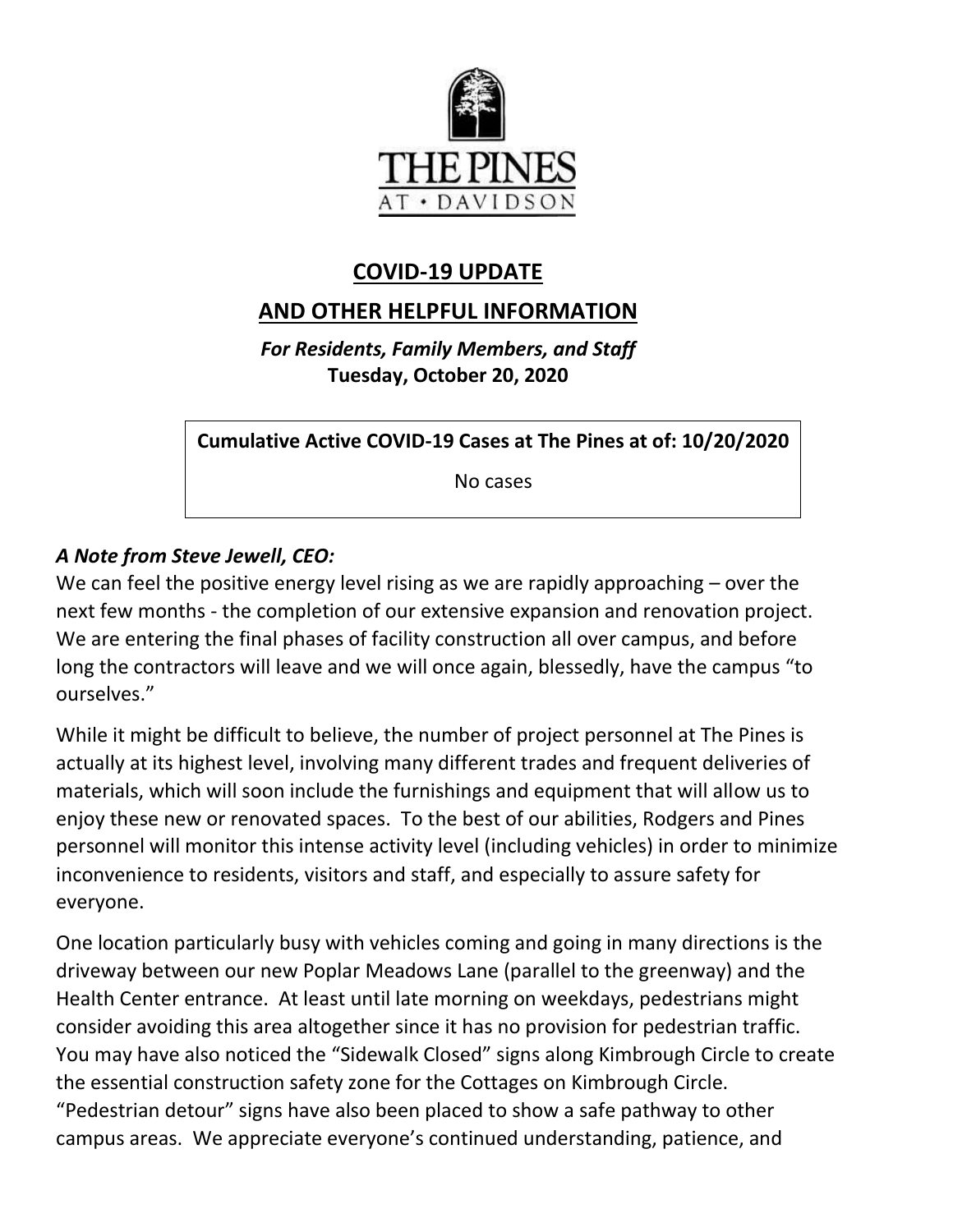commitment to safety as we approach the much-anticipated end of the construction chapter of our transformation.

We are grateful to residents who alert us when individuals are speeding on Kimbrough Circle. When possible, please promptly provide us the make of car and time when you observe such behavior so that we can respond as effectively as possible to these situations. We are planning some additional ways to further emphasize to all contractors, staff and residents, to drive with everyone's safety in mind.

### **Change in Entrance Traffic Pattern**

At the end of this week or early next week, the traffic pattern for vehicles entering and exiting The Pines will alter slightly. Screening Station #1 and the entrance/exit for The Pines will be moved closer to the newly paved road, located on the left side of Avinger Lane as you drive towards The Pines (photo left). Staff and signs will help drivers navigate this new traffic pattern.



### **Construction Corner**

Our rebuilding project is coming closer and closer to completion. For individuals interested in this progress, we share the following report from Rodgers' Builders: [Rodgers.](https://www.mycommunity-center.com/filephotos/463/2020-10-16%20Weekly%20Update.pdf) Here are some highlights and photos from that report:

- **New Nursing Wing:** Casework/trim continues; equipment installation complete.
- **Villa 1:** Wood trim installation and flooring continues.
- **Villa 2:** Plumbing fixture and flooring installation continues.
- **Phase 4/5 Dining:** HVAC work and electrical rough-in continues**.**
- **New Davidson Room:** Prime paint and ceiling grid work continued.
- **Fitness Center:** Drywall finishing. brick washing and floor leveling.
- **Photos** (from left): New Nursing Wing country kitchen, Health Center's new porte-cochere, Phase 4 & 5 Dining.